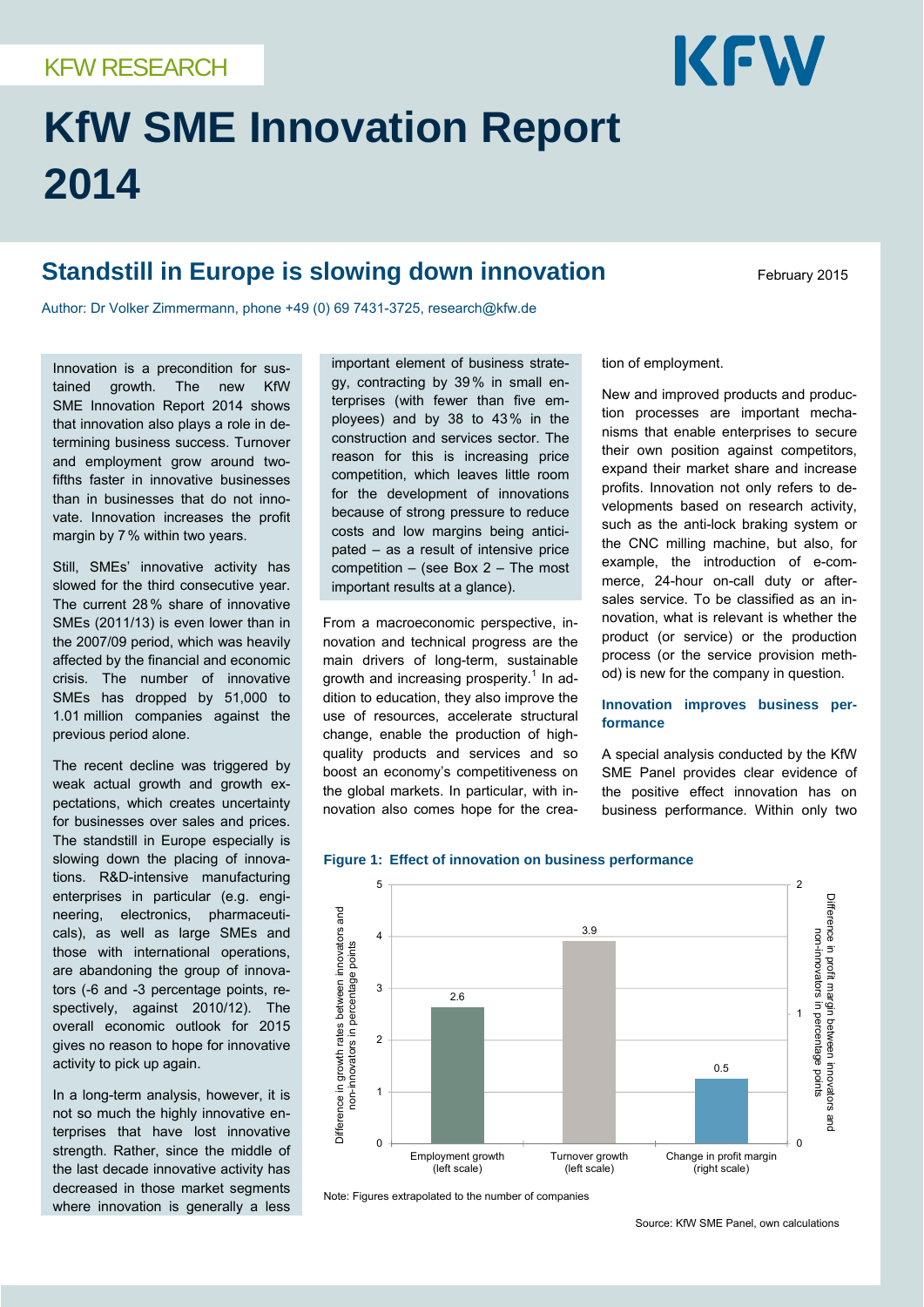years after introducing an innovation, the sales turnover generated by innovative companies is on average 3.9 percentage points higher than that of non-innovative companies (Figure 1). As part of their higher value creation, employment grows faster as well, by 2.6 percentage points. In relation to the average growth of 10.4% in turnover and 6.1% in employment achieved by the companies in the survey sample, the growth rate of innovators is generally around two fifths faster than that of companies that do not innovate. Innovation also increases profitability. On average across all SMEs, after two years innovative enterprises achieve a profit margin that is already 0.5 percentage points higher than before. Given the mean profit margin (in the sample) of 7.4%, this means an increase of almost 7% (see Box 1 for methodology).

# **Innovation is a catalyst for growth in many companies**

The positive impacts of innovation on business growth can be seen across a broad spectrum of enterprises. In the manufacturing and service sector, sales turnover increases by 3.4 to 7.3 percentage points and employment growth

# **Table 1: Effect of innovation on business performance by industry**

|                                          | Sales<br>growth                                                                                | Employment<br>growth | Profit margin                                                                                         |
|------------------------------------------|------------------------------------------------------------------------------------------------|----------------------|-------------------------------------------------------------------------------------------------------|
|                                          | Difference in growth rates<br>between innovators and<br>non-innovators<br>in percentage points |                      | Difference in profit<br>margin between in-<br>novators and non-<br>innovators<br>in percentage points |
| R&D-intensive manufac-<br>turing         | 5.7                                                                                            | 2.2                  | $0.2*$                                                                                                |
| Other manufacturing                      | 3.4                                                                                            | 2.1                  | 0.7                                                                                                   |
| Construction                             | $1.9*$                                                                                         | $-0.1*$              | $-0.2*$                                                                                               |
| Knowledge-intensive<br>service providers | 7.3                                                                                            | 4.2                  | $0.4*$                                                                                                |
| Other service providers                  | 3.7                                                                                            | 3.5                  | 0.6                                                                                                   |

Note: \* Statistically non-significant

is between 2.1 and 4.2 percentage points, depending on the economic activities analysed. $3$  Only in the construction sector are the impacts lower (Table 1). Turnover growth in the construction industry was calculated at 1.9 percentage points. This rate and the employment growth rate are, however, within the margin of statistical uncertainty of the

### **Box 1: Regression analysis of innovation and business performance**

In order to determine the influence of innovation activity on performance indicators (sales, employment and profit margin), we take into account whether a company has implemented product or process innovations in a three-year period. The impact of innovation on business performance is measured on the basis of the company's development in the following two-year period.

Products or processes are classified as innovations if they are considered by the company introducing them to be new or to have been improved in significant ways against predecessor products or processes.

In order to isolate the influence of the innovative activity on the corresponding performance indicator, the following characteristics are taken into account in the regression equations: number of employees (in FTEs), age of company (both logarithmised), employment of university graduates, international sales, industry in which the company operates, year of survey, group to which the company belongs, legal status, KfW support status and region of company's registered office. All timevarying company characteristics refer to the date immediately preceding the start of the period under review to measure business performance.

The analysis made use of least-squares regressions. It may incorporate six surveys conducted by the KfW SME Panel. They cover the innovation periods 2002/2004, 2004/2006, 2006/2008, 2007/2009, 2008/2010 and 2009/2011. Depending on the specification of the estimation equation, the survey is based on 13,500 to 20,300 observations of 6,700 to 9,100 companies. The fact that several observations come from one company is taken into account in computing the standard errors. $2^2$ 

Source: KfW SME Panel, own calculations

survey, so an effect of innovation on the growth of construction firms cannot be regarded as certain.<sup>4</sup>

The development of profitability is more heterogeneous. With increases of 0.6 and 0.7 percentage points respectively, the innovation effect and the profit margin are positive in non-R&D-intensive manufacturing (e.g. food industry, manufacture of metal products, rubber and synthetic products) and in the nonknowledge-intensive service sector (e.g. wholesale trade, hospitality, trans-port and storage). $5$  In the remaining industries, however, it is not possible to establish a (statistically) significant effect of innovation on the profit margin.

# **Innovation is not restricted to market novelties**

Products and services are often classified as either market novelties or imitative innovations or imitations. Whether ships' propellers, portable music players or caffeinated soft drinks: inventions are often marketed by a pioneering company as a 'market novelty'. However, market novelty does not necessarily mean that the product is being offered for the first time in the world. Rather, market novelty refers to the 'relevant' market. So from the perspective of a baker in Hamburg, offering lye pastries that are baked in accordance with the original Swabian recipe is a market novelty if none of the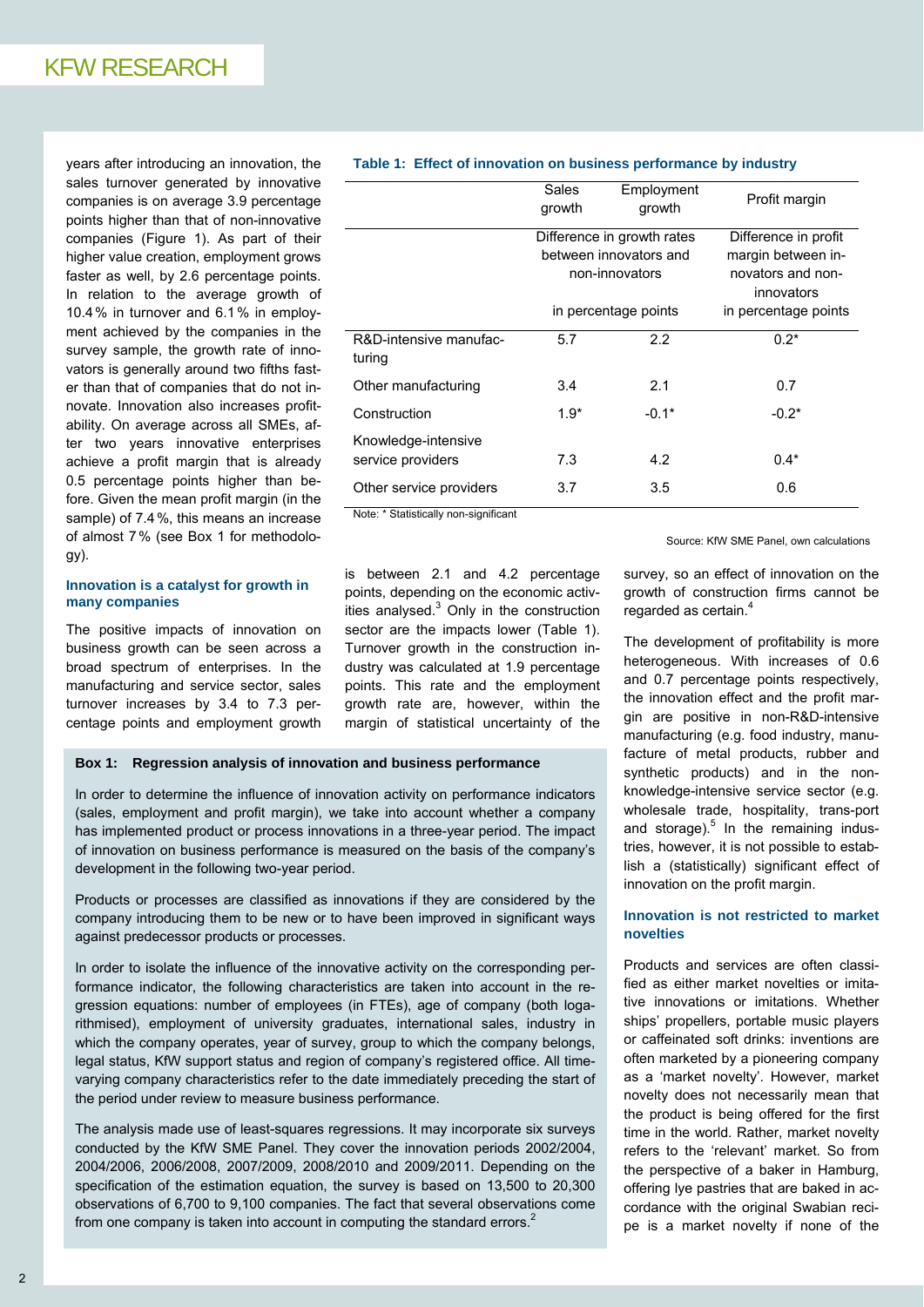#### **Box 2: The most important results at a glance**

#### **Innovative SMEs grow faster and achieve higher profits**

- $\circ$  Both turnover and employment grow around two fifths faster than in other companies
- o Profit margin increases by 7% against non-innovative enterprises within two years
- $\circ$  Market novelties drive business growth more than anything but with a higher risk of failure
- o Process innovations create employment and lead to turnover growth as well
- Weak economy is further slowing down innovation activity in the SME sector
	- o Product imitations in particular are sensitive to cyclical swings; market novelties and process innovations are more stable over the long term
	- o Problems in Europe affect highly innovative businesses most of all
		- R&D-intensive manufacturing (proportion of innovators -6 percentage points against 2010/12).
		- Large and international SMEs (proportion of innovators -3 percentage points against 2010/12)
- Long-term trend: proportion of innovators has dropped by more than one third to 28% (since 2004/06)
	- o Strong decline in product innovations; minor drop in process innovations
	- o Particularly affected: small businesses (fewer than five employees: -39%) and the construction and service sector (-38 to -43%)
	- o SMEs that carry out R&D occasionally and small enterprises are discontinuing their own R&D work
- Rising competitive pressure is generally bad for innovation
	- $\circ$  Competitive pressure is dominated by rising price pressure, which prevents innovative activity
	- o Technology competition leads to more innovation but only in few industries
- Possible intervention areas of economic policy
	- o The challenge 'crisis in the euro area' is important for the most innovative enterprises
	- o Specific obstacles to innovation faced by SMEs must be addressed more urgently (financing problems, bureaucratic obstacles, securing the supply of skilled workers)

baker's (local) competitors is already offering such pastries.

Taking over 'inventions' from competitors is referred to as imitative innovation or imitation. Thus, from the Tablet PC to beer brewed using the Pilsner brewing technique to the bob hairstyle: imitations represent the bulk of all products and services being offered. The dissemination of new developments in particular is important from a macroeconomic point of view because it ensures both greater efficiency in the use of resources and competitiveness across the overall economy. The benefit of imitative innovations for the consumers is that as the number of suppliers rises, the price of the new product usually falls. A negative effect of imitations is that they may generally result in fewer market novelties. The reason is that imitations make the introduction of market novelties less profitable because a pioneering enterprise

will achieve lower earnings to cover its (high) development costs. $6$ 

#### **Market novelties lead to strong business growth**

The effect of innovation on business performance varies according to the type of innovation. Market novelties deliver the strongest growth impetus for sales and employment growth, with an average 3.8 and 3.0 percentage points respectively (Figure 2). This is because the entire demand focuses on that one innovative company. As product imitations lack a unique selling proposition, the growth effect is correspondingly lower (2.1 and 1.2 percentage points respectively). $<sup>7</sup>$ </sup>

A market novelty provides an opportunity but is also fraught with higher risk. It is uncertain whether the product will succeed on the market. In contrast, an imitation strategy provides the advantage of reduced risk – apart from the generally

lower development costs. Thus, a larger group of companies benefits from the positive growth effects of imitations. A recent analysis conducted by the KfW SME Panel has identified positive employment effects in more than two thirds of companies that make product imitations. For market novelties this effect occurs in only a good two fifths of companies.<sup>8</sup>

The growth effect of process innovations lies between these two poles, at 3.2% for turnover and 1.9% for employment. Process innovations, which are often viewed as 'job killers', create jobs across a broad range of SMEs.<sup>9</sup> Unlike with product innovations, it is not possible to identify a (statistically established) increase in the profit margin for process innovations. This is an indication that process innovators use the cost savings they achieve primarily to increase or stabilise their market share.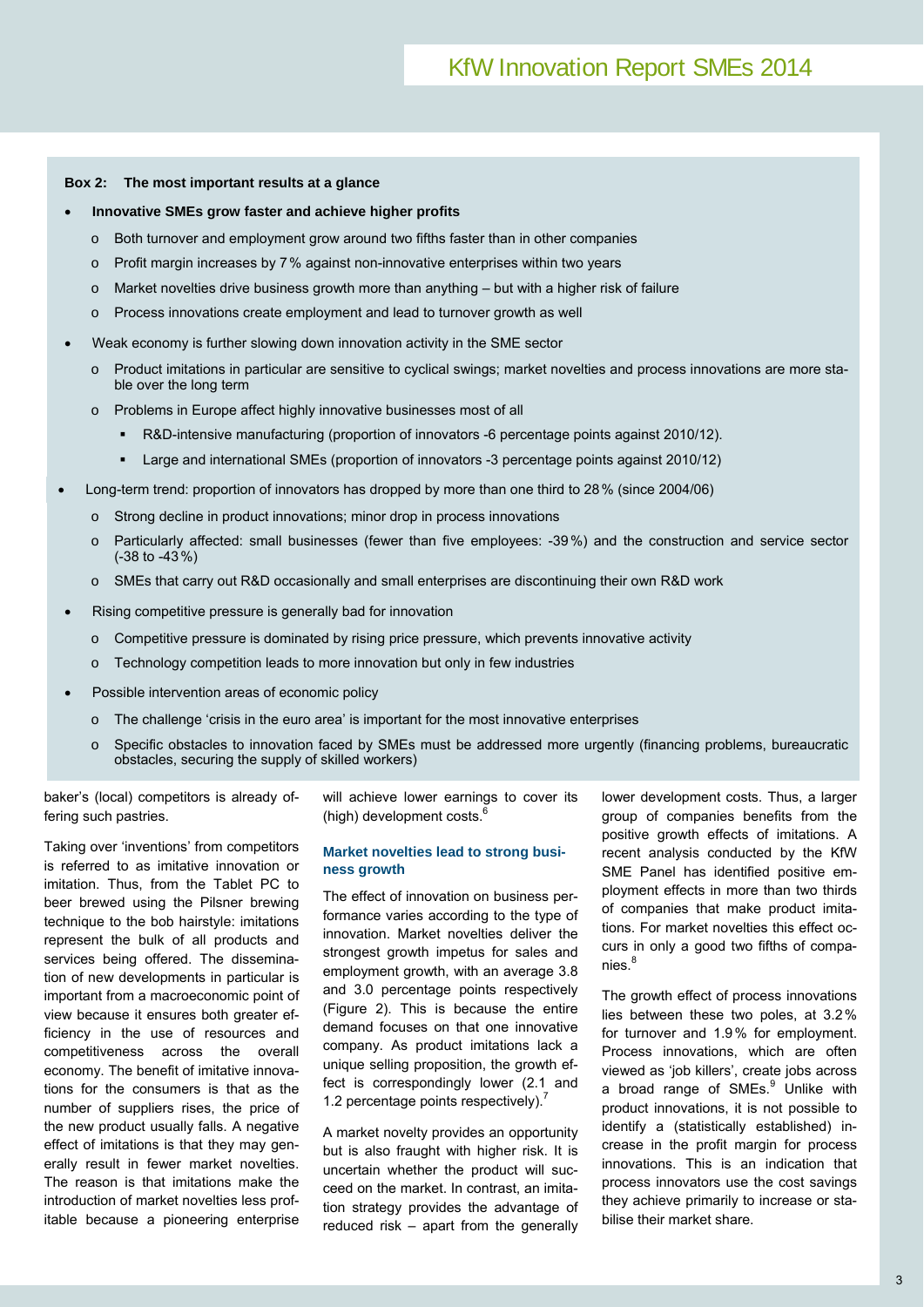

**Figure 2: Effect of innovation on business performance by type of innovation**

Note: \* Statistically non-significant

# **Share of innovators continues to decline**

Despite these positive effects, in just seven years the share of innovators has fallen drastically by more than one third against its peak in 2004/06. Currently only 28% of SMEs have undertaken innovations  $(2011/13)$ .<sup>10</sup> This means that the share of innovators has declined for the third consecutive year (Figure 3) and is even lower than it was in the 2007/09 period, which was strongly affected by the financial and economic crisis. The number of innovative SMEs dropped by 51,000 to now 1.01 million companies against the previous period.

## **Product innovation is at an all-time low, process innovation is trending downward**

The negative trend is mainly due to developments in enterprises that provide new or improved products and services (product innovators). Their proportion has dropped by one quarter against the high of 2004/06. Within the last three years alone, the proportion of product innovators has fallen by five percentage points and is now at 21%, the lowest value since the surveys began. Compared with the previous period, this means around 15,000 fewer SMEs are bringing product innovations to market.

In contrast, the proportion of enterprises with process innovations has varied

#### Source: KfW SME Panel, own calculations

much less over time. The process innovator share has fallen by only one sixth against 2004/06. In the preceding years, process innovations had even trended positively and so nearly offset the slump caused by the financial crisis. Recently, however, process innovations have declined as well. The share of enterprises using new or improved processes dropped by one percentage point against the previous year and is now at 17%. This means that around 14,000 fewer companies modernised their production processes in 2011/13.

# **Weak economy is slowing down innovation activity**

One reason for the unsatisfactory development of the share of innovators is the weak growth in recent years and the rather pessimistic medium-term business expectations reflected in the KfW SME Panel, for example. While the balance of business expectations was still 32 points for the 2010/2012 period (time of survey: spring 2010), it dropped to a mere 15 points for the 2014/2016 period (time of survey: spring 2014).<sup>11</sup>

However, the state of the economy does not affect all innovations equally. Product innovations are probably heavily dependent on economic trends because they are more likely to succeed on the market when demand is increasing. Imitations that are relatively fast to implement, in particular, are realised when business expectations are positive. What also plays a role is that both the development and the market introduction of innovations are generally easier to finance when the economy is performing well. In contrast, process innovations respond only little to the economic environment. Economic trends probably have less impact because new processes are often introduced into the company in combination with the manufacture of new products. However, particularly in times of weak economic performance there is

#### **Figure 3: Changes in the proportions of innovators among SMEs**



Note: Figures extrapolated to the number of companies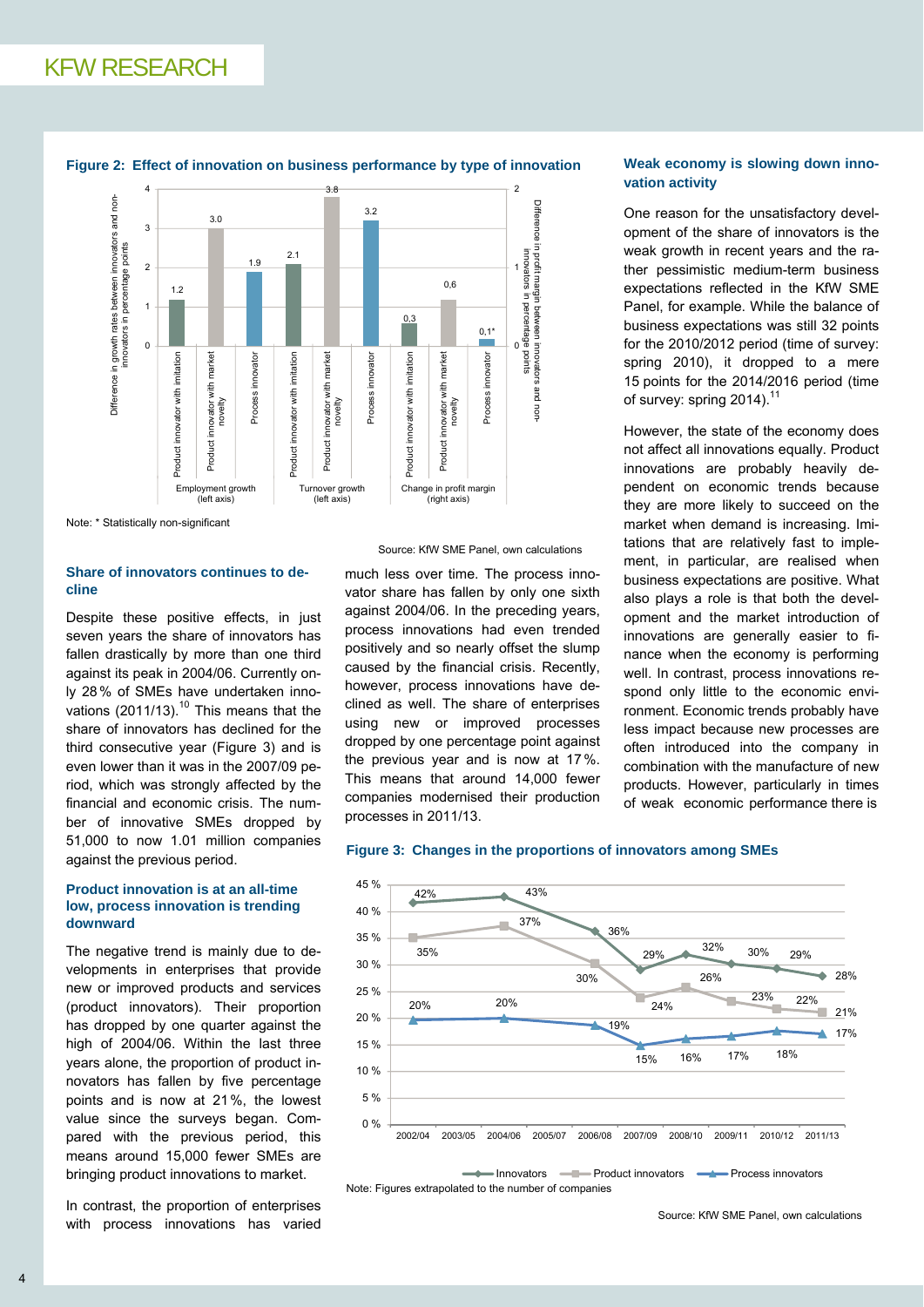likely to be pressure to introduce process innovations that reduce costs, so that enterprises forego the introduction of new processes less often than the introduction of new products.<sup>12</sup>

#### **Imitative innovations depend heavily on economic trends**

The strong responsiveness of imitative product innovations to cyclical developments already became apparent between 2004/06 and 2007/09, when they dropped particularly sharply by 42%. After the share of imitative product innovations fell continuously by six percentage points from 2008/10 to 2010/12, this share has now stabilised at 17%, slightly higher than in the previous period (Figure 4).

# **Market novelties are longer-term projects**

Market novelties often require high innovation expenditure and significantly longer development phases. This is why they are usually planned for the long term and for strategic reasons. The timing of market novelties, however, is not entirely independent from cyclical developments either. Particularly in periods of economic weakness, when demand is weak and financing is typically more difficult to obtain, companies are likely to shy away from introducing market novelties that are fraught with particular risk. $13$ 

Accordingly, the proportion of enterprises with market novelties appears to correlate only little with the cyclical situation. Only in the wake of the economic and financial crisis did a gap of -2 percentage points become apparent for market novelties as well but this gap was almost completely closed by the time of the previous year's survey period. The share of SMEs with market novelties has dropped by two percentage points lately as well. In absolute figures, the number of SMEs that developed (product) market novelties has dropped by some 38,000.

## **Loss of innovative companies is a long-term trend**

The current decline in innovative companies can therefore be partly explained by the weak economy. However, this should not hide the fact that a clear negative trend exists which is independent from



**Figure 4: Product innovators – market novelties and imitations** 

Note: Figures extrapolated to the number of companies

Source: KfW SME Panel, own calculations

the economic environment. Since the middle of the last decade, the innovative activity of SMEs has dropped in all size categories surveyed here (Figure 5).

The smaller a company is, the stronger the decline in innovative output. In companies with fewer than five employees<sup>14</sup> the proportion of innovators has fallen by two fifths since 2004/06 (peak level). Among large SMEs with 50 and more employees, on the other hand, the decline is minus one sixth.

The generally more constant development of innovation activity by large enterprises across cyclical and crisis cycles is probably due to the fact that, among other things, the need for process innovations, which are comparatively less responsive to economic cycles, rises with increasing company size. Moreover, innovative processes are more constant in large enterprises. In contrast, small enterprises often seize market opportunities that appear suddenly and bring imitative product innovations to the market more frequently.

# **Small companies innovate less because they have fewer resources**

The generally stronger innovation activity of large enterprises can be explained by their advantages in the innovation process. They have broader market coverage, incur less risk by pursuing several

innovation projects at the same time and have size advantages from the multiple use of new developments. Besides, innovation projects often cannot be split up at will. With minimum project sizes and high fixed costs, innovations place a relatively higher financial strain on small enterprises than on large ones.<sup>15</sup>

For small enterprises it is therefore far more difficult to finance innovation projects from company profits than it is for large enterprises. The specific characteristics of innovation projects make it harder for them to obtain bank loans. These characteristics include high uncertainty regarding project success and a low proportion of fixed assets. Furthermore, the financing volumes requested by SMEs are comparatively low from the viewpoint of external lenders, which often makes lending unprofitable for them unless they demand correspondingly higher returns. Although bank loans are now easy to obtain for planned investments, it is particularly small enterprises and companies with technologically demanding projects that have difficulty supplementing their scarce internal resources with external funding.<sup>16</sup>

### **Growth weakness in Europe is slowing down innovation activity**

Currently, however, the sharpest drop in innovation activity, by 3 percentage points, has occurred in SMEs with 10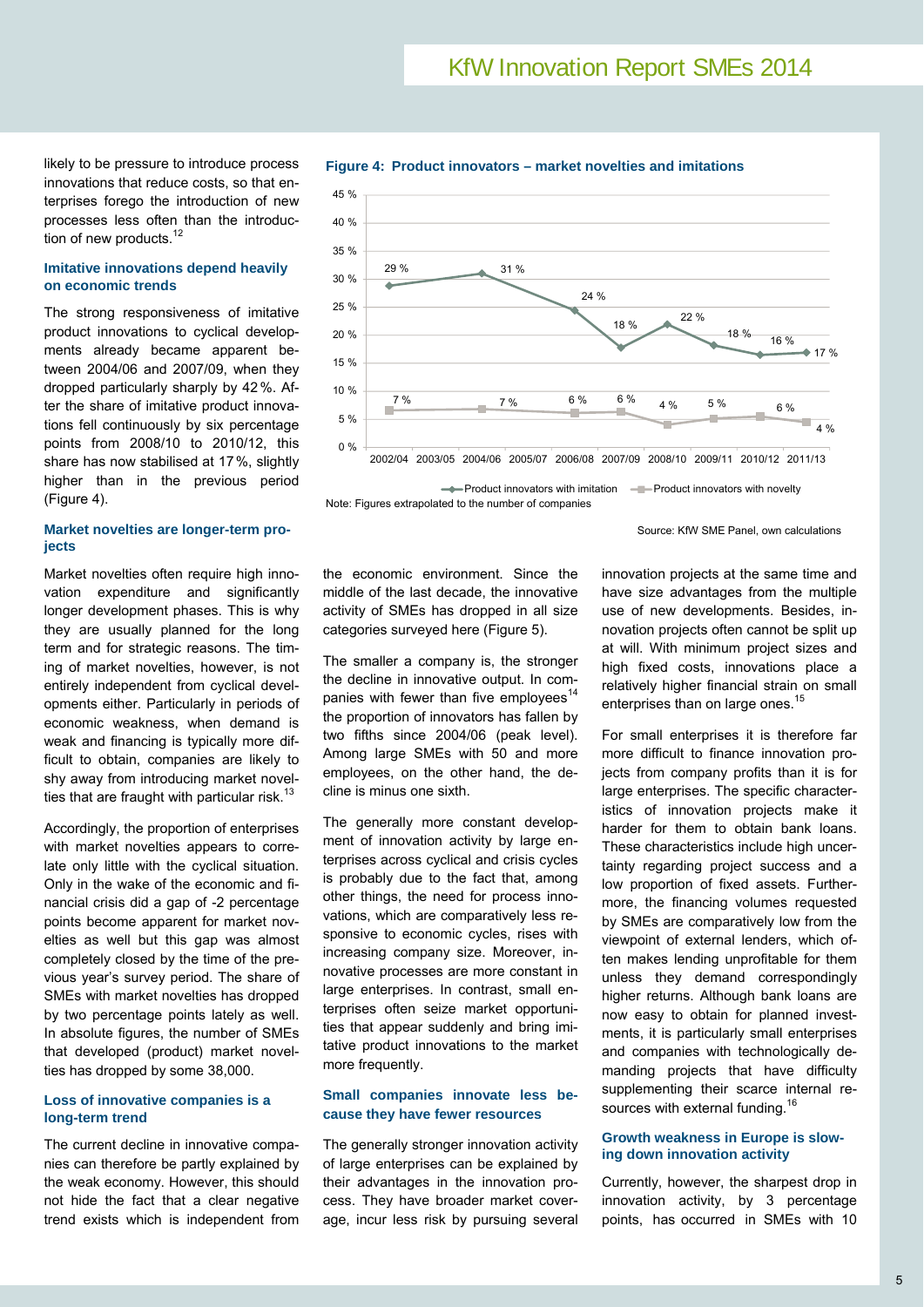#### **Figure 5: Share of innovators by company size**



Note: Figures extrapolated to the number of companies

and more employees. This is likely to be the result of weak growth in the European environment, which is a more important sales market especially for large SMEs (of the R&D-intensive manufacturing sector).

The development of innovator proportions as a function of the relevant company's sales region confirms this. Currently the proportion of innovators is declining significantly more steeply – by 3 percentage points – among companies with foreign sales than among companies operating exclusively on the domestic market (Figure 6). The stagnation that has persisted in Europe for years is now beginning to adversely affect the innovation activity of SMEs operating on foreign markets as well.

## **International SMEs: the pillar of innovative activity**

Over the whole observation period, however, internationally operating enterprises show themselves to be a pillar of innovative activity in the SME sector. SMEs that operate on international markets generate new or upgraded products and production processes most frequently. In this context, German SMEs that compete globally view their own innovative performance critically in comparison with their competitors and regard their future potential as under threat. $17$ 

Source: KfW SME Panel, own calculations

The proportion of innovators among SMEs that generate part of their sales abroad was on the decline before the economic and financial crisis. This proportion had stabilised at levels above 50% between 2008/10 and 2010/12 before the current trend became apparent in the euro area. The proportion of innovators is significantly lower among enterprises operating regionally and across Germany. Moreover, the proportion of innovators among companies operating throughout Germany has also fallen more sharply since the middle of the last decade than among SMEs with interna-

# tional activities.

The pronounced innovative activity of SMEs with international business is due to the intensive technology competition on these markets. Strong innovative efforts are indispensable in order for them to remain competitive. This is also reflected in the development of market novelties in particular. The proportion of SMEs with international activities that generate (product) market novelties has grown from 8 to currently 11% since 2006/08. The proportion of such enterprises with purely German business has dropped from 9 to 5% in the same period. For enterprises that generate sales exclusively in the region of their registered office, market novelties generally play a minor role, with levels between 1 and 3% (Figure 7).

#### **R&D-intensive manufacturing industry defies long-term downward trend**

The analysis by sector shows that in the long term the proportions of innovation have dropped most significantly in the construction and service sectors. Since the middle of the noughties, the proportion of innovators in the knowledgeintensive services (e.g. law firms, tax accountants and management consulting firms, IT and information service providers), the remaining services and the construction industry has declined by roughly two fifths (Figure 8).



**Figure 6: Share of innovators by sales region**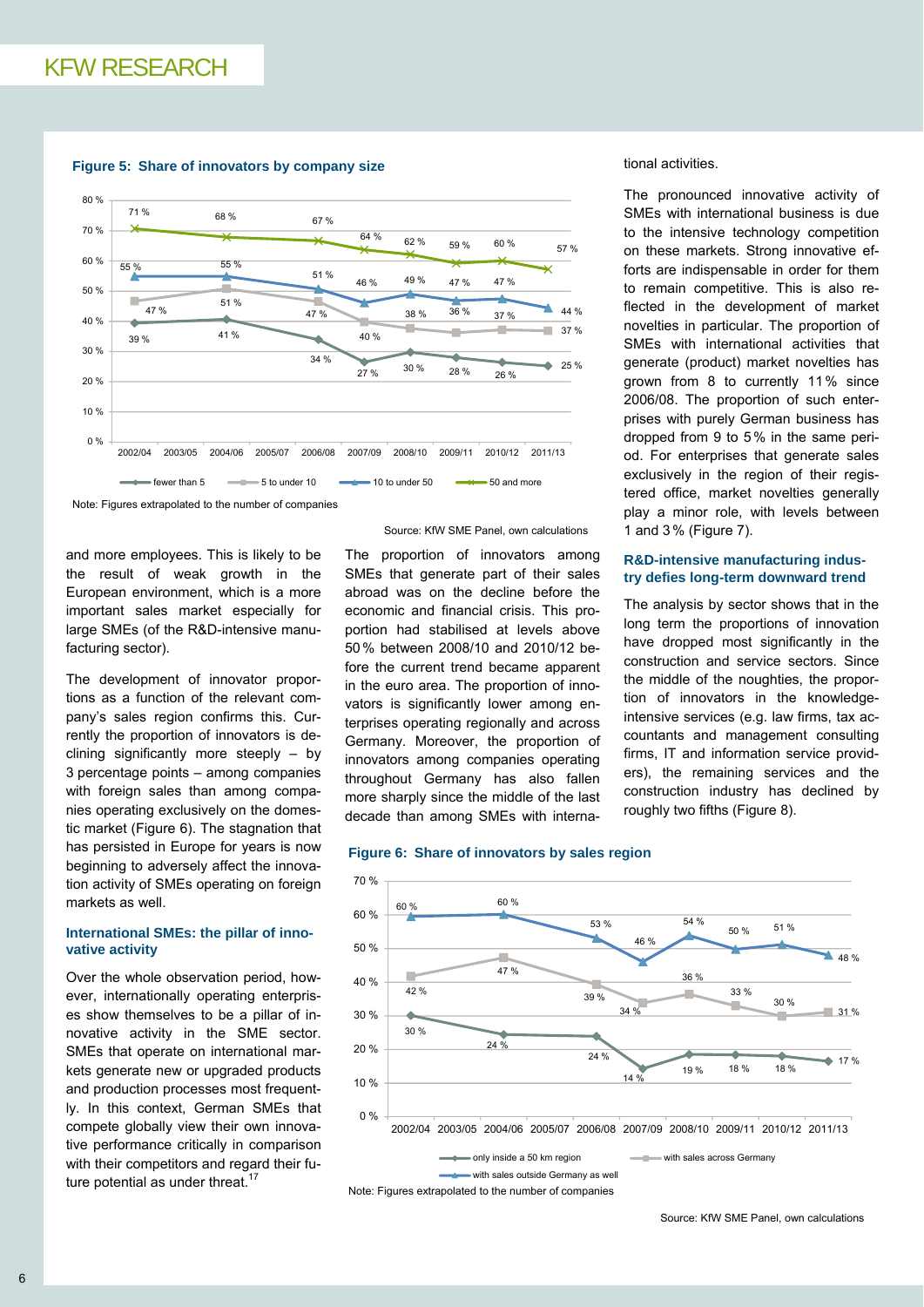In manufacturing, on the other hand, the decline is much more moderate. The share of companies with new products or processes has fallen by one quarter in the remaining (non-R&D-intensive) manufacturing industry since 2004/06. R&Dintensive manufacturing even defied the general downward trend. Except during the slump following the economic and financial crisis, the proportion of innovators remained nearly stable up to the previous year's survey. Thus, a longterm decline in innovative activity is evident, particularly in those sectors that already engaged in little innovative activity during the first half of the last decade.

## **Own research and development as a source of innovation**

Especially in SMEs, innovations often emerge out of the normal production process or in close interaction with customers and suppliers. Own research and development (R&D), on the other hand, tends to be rare because of limited resources. In the 2011/13 period, 4% of SMEs conducted their own R&D occasionally and a further 6% conducted research and development continuously over this three-year period. Accordingly, today 71% of innovators are companies that do not conduct R&D activities of their own (see Box 3 – Comparison of R&D and innovation expenditure).

Nevertheless, a close connection exists between a company's own R&D work



**Figure 7: Companies with market novelties by sales region** 

only inside a 50 km region states across Germany with sales outside Germany as well

Note: Figures extrapolated to the number of companies

Source: KfW SME Panel, own calculations

and its innovation results. Companies that conduct R&D bring forth innovations more frequently and usually pursue innovation strategies aimed at occupying the role of precursors.<sup>18</sup> Companies that conduct research continuously are particularly successful at building up expertise among their employees, which is then available for them to successfully implement further innovation projects.

## **R&D activities in the SME sector are declining**

In the previous decade, the share of companies that conducted R&D occasionally was still as high as 8% (2006/08); that of companies conducting research continuously reached 9% (2002/04 to 2004/06). The current figures are 4 and 6%, respectively (Figure 9).

All company size categories show declining shares of companies engaged in R&D. In particular, SMEs that conduct R&D occasionally and small enterprises are discontinuing their own R&D activities.

An analysis by sector also shows a longterm trend of decreasing proportions of enterprises conducting R&D mainly among those that conduct research occasionally. This particularly applies to the service sector and (lately) the remaining manufacturing industries.

# **Competition is becoming more intense**

What reasons could be put forward for the long-term trend of declining innovation and R&D activities? One possible explanation – one that appears surprising at first glance – is that a decline in innovation is caused by, of all things, more intense competition.

In the 2012 survey of the KfW SME Panel, two thirds of SMEs reported that competition had become more intense in the preceding five years.<sup>19</sup> Almost four out of five enterprises – and thus the vast majority of SMEs – reported that



# **Figure 8: Share of innovators by industry**

Note: Figures extrapolated to the number of companies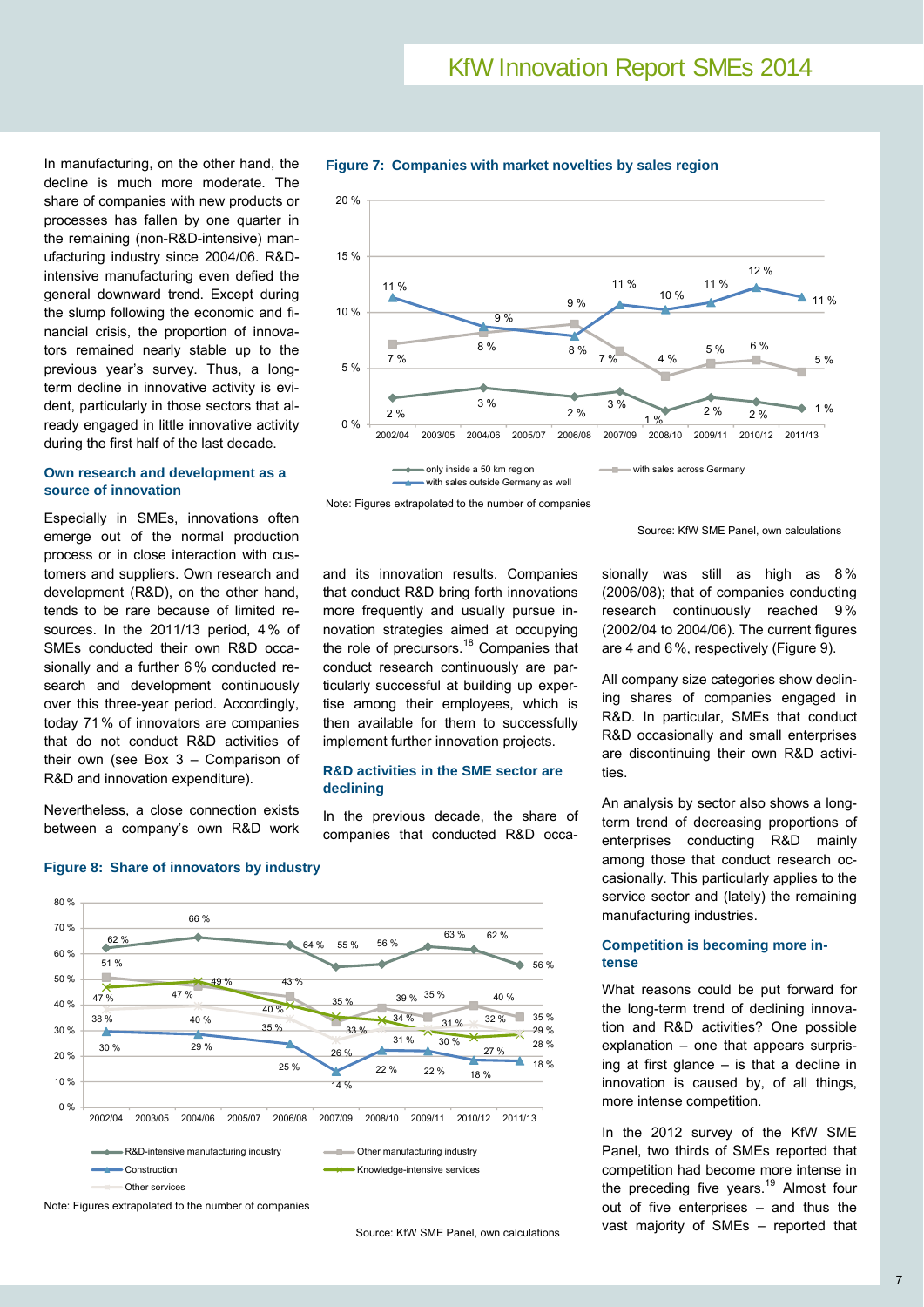

#### **Figure 9: Companies with R&D activities of their own**

Note: Figures extrapolated to the number of companies

Source: KfW SME Panel, own calculations

this meant increasing price pressure (Figure 10).

Higher demands on flexibility and responsiveness were the second and third most formidable challenges, reported by well over half of SMEs, while increased competition was still reported by a good one third of SMEs. In contrast, only one out of every eight enterprises noted an increase in technology competition.

### **Price competition hampers innovation**

However, increasing price competition does not cause the affected enterprises to step up their innovation efforts but instead often puts higher pressure on them to be more efficient and tends to force price adjustments and cost reductions. An enterprise that is exposed to increasing price competition is 15% less likely to bring forth an innovation than an enterprise not so exposed (Figure 11).

The fact that small enterprises in particular (those with fewer than 10 employees) reduce their innovation activity amid price competition is probably due to the disproportionately high financial burden their own innovative activity places on them. High development and market introduction costs and an expectation of low margins – resulting from intense price competition – make innovation activity an unattractive business-policy option. Intense price competition adversely affects the creation of both product innovations and process innovations. The development and market introduction of product innovations is the first activity that enterprises cut back on.

On the other hand, higher demands on flexibility and shorter planning horizons encourage the introduction of new production and manufacturing processes, which is hardly surprising. A shorter

planning horizon also prompts enterprises to step up their efforts to develop new products. When planning horizons are shortened, it is possible that enterprises prepare for shorter product life cycles and move the further development of their product ranges forward. By contrast, it is not possible to establish whether intensified quality competition has a (statistically) significant effect on innovative activity (see Box 4 on methodology).

## **Strongest driver of innovation: technology competition**

Technology competition has by far the strongest positive impact on the innovation activity of small and medium-sized enterprises as it increases their likelihood of innovating by 45%. The positive effects occur regardless of company size and apply to the creation of both product innovations and process innovations. Product innovations are particularly driven by technology competition.

# **Market segment determines type of competition**

Whether an enterprise is exposed more to increasing price competition or more to technology competition mainly depends on the sector in which it operates (Figure 12). Increasing price pressure

#### **Box 3: Comparison of R&D and innovation expenditure**

Innovation expenditure covers all expenditure including personnel costs and capital expenditure in connection with the development and introduction of product and process innovations. This includes expenditure on internal and external research and development (R&D), innovation-related expenditure on machinery, equipment, software and external knowledge (e.g. patents and licenses). It also includes expenditure on product design, construction, service design and preparation for the manufacture and sale of innovations, as well as expenditure on training measures conducted in the context of innovations and their market introduction.

Thus, R&D is a subset of a company's innovation activities. According to the standard definition, it is characterised by the creation of new knowledge. The Frascati Manual defines R&D as 'creative work undertaken on a systematic basis in order to increase the stock of knowledge'.<sup>20</sup> Among innovative activities, R&D work is marked by the highest level of complexity and uncertainty of success. Companies conducting R&D on a continuous basis and with high intensity can therefore be expected to be at the forefront of technological development.

Accordingly, R&D expenditure is only a part of innovation expenditure in the SME sector. In the context of the KfW SME Panel, SMEs reported having spent EUR 20.9 billion on research and development in 2013. In contrast, their cumulative innovation expenditure totalled EUR 36.7 billion.<sup>21</sup>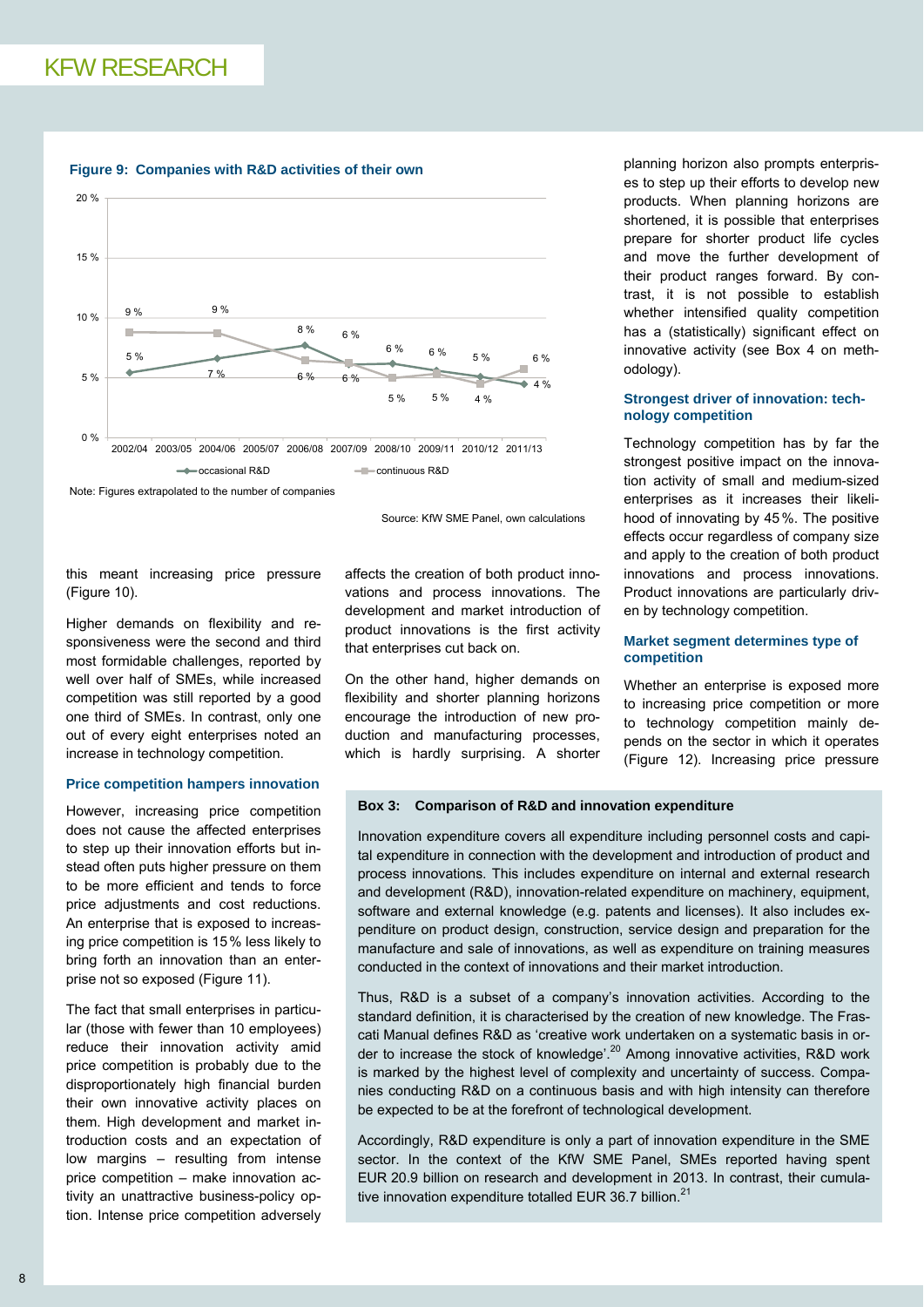

## **Figure 10: Consequences of intensifying competition**

Note: Multiple answers were possible, figures extrapolated to the number of companies

Source: KfW SME Panel, own calculations

Note: \* Statistically non-significant; model calculation based on regression results; 45 % 13 %  $-2 \%$ 5 % -15 % -20 % -10 % 0 % 10 % 20 % 30 % 40 % 50 % Increasing technology competition Shortened planning horizon Increasing quality competition Higher demands on flexibility and responsiveness Increasing price pressure

**Figure 11: Impacts of intensifying competition on innovation probability** 

Source: KfW SME Panel, own calculations

prevails in all sectors, with values between 71 and 88%. However, price competition plays a less important role in sectors that are also characterised by pronounced technology competition. The finding that it is precisely in R&Dintensive manufacturing and, with some exceptions, in the knowledge-intensive service sector that technology competition is most prevalent corroborates the fact that the technological possibilities available to an enterprise for the development of innovations – along with cus-

tomers' preferences – are strongly determined by the sector in which it operates.

In reference to the trend decline of innovation efforts undertaken by SMEs in recent years, Figure 12 shows that innovation activities were reduced particularly in those sectors where increased price pressure is most frequently mentioned. That confirms the negative correlation between price pressure and the creation of innovations, also at sector level. It applies to other manufacturing industries, construction and other services (Figure 8).

Knowledge-intensive services occupy a special position in this context as they are scaling back their innovation efforts despite relatively low price pressure. The reason is that enterprises providing knowledge-intensive services – just like small enterprises – seldom respond to price competition with innovations or by opening up new markets. Rather, knowledge-based service providers more often invest in the quality of existing products and services and specialise in narrower market segments.<sup>22</sup>

# **Conclusion**

Despite their positive impacts on business performance, innovation efforts in the SME sector have been declining for years. One reason for the current decline, in addition to specific obstacles that often hamper the innovation activity of small enterprises in particular, is the weak current and expected economic growth, which is primarily due to the stagnation in Europe. Furthermore, increasing price competition (over the long-term trend) is limiting the possibilities for bringing forth innovations.

Therefore, an economic turnaround is needed to reverse the trend of innovation activity in the SME sector. Improvements in individual business situations as well as positive and solid sales expectations form the basis for the market introduction of innovations. Thus, all measures that contribute to overcoming the crisis in the euro area and to overall economic stabilisation are an important pillar of innovation activity.

It is also evident that more competition does not automatically mean more innovation. Increasing price competition is an expression of market circumstances and customer preferences which can be influenced by economic policy only to a limited extent and only in the medium to long term. Furthermore, in order to encourage SMEs to undertake enhanced innovation efforts in spite of efficiency pressure and low margins, economic policy needs to address the specific innovation obstacles faced by SMEs. The following innovation obstacles were identi-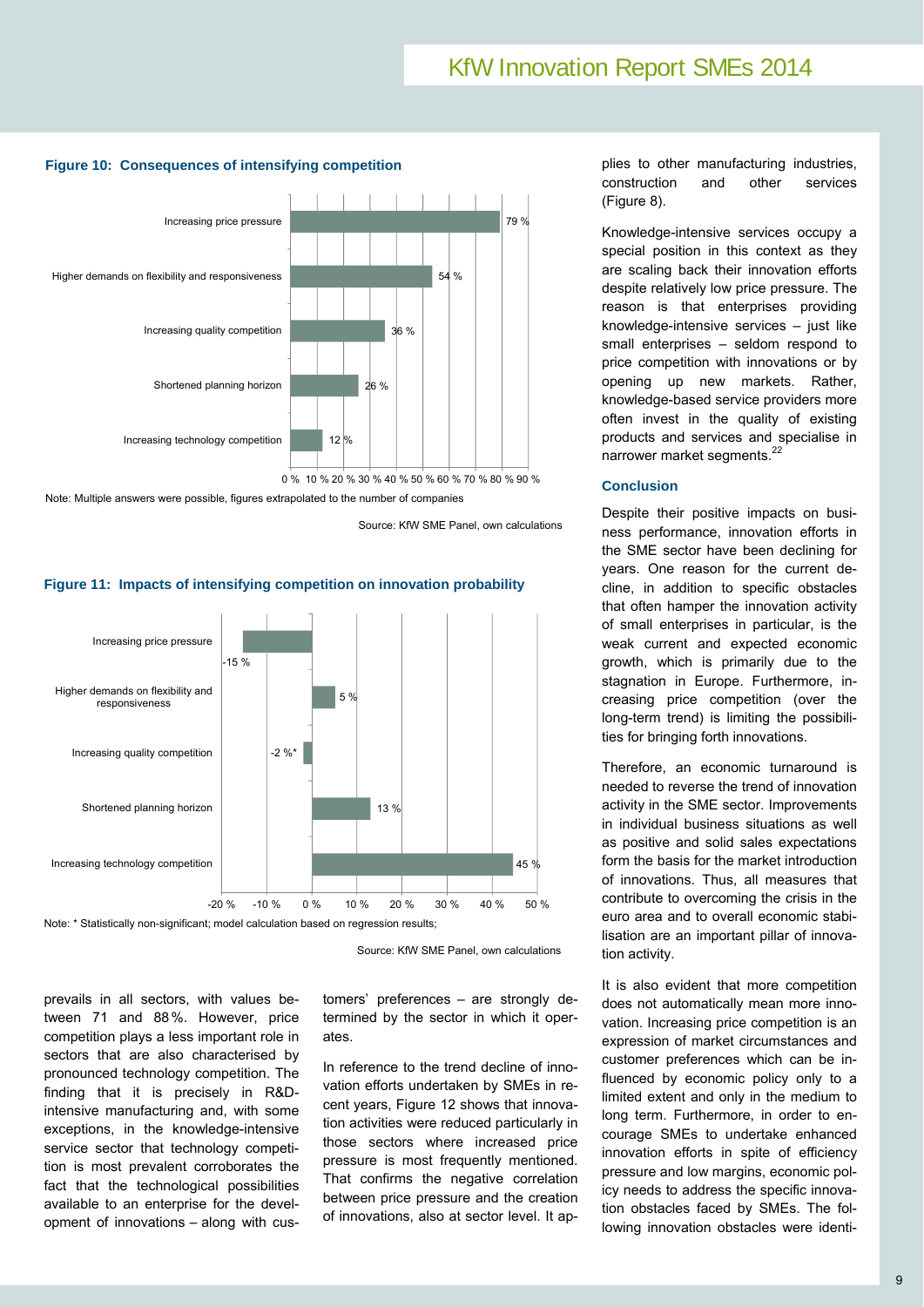

#### **Figure 12: Rising price pressure and technology competition by industry**

Note: Figures extrapolated to the number of companies

Source: KfW SME Panel, own calculations

ous review of legal norms and administrative procedures to determine their necessity can contribute to more innovation.

 Recruiting and retaining skilled employees entrusted with innovation functions is a challenge, particularly for larger SMEs that want to innovate. Given the demographic trend in Germany and the high importance SMEs attribute to qualified employees as carriers of expertise, $25$ in future this aspect will probably become even more relevant as a means of securing companies' long-term competitiveness. Measures for training and continuous professional development therefore are becoming increasingly important from the aspect of innovation promotion as well ■

fied in recent studies based on the KfW SME Panel:<sup>23</sup>

• Financing difficulties are the number one obstacle to innovation in the SME sector. The internal financing capacity of enterprises improves when the economy picks up. Furthermore, possible points of intervention for economic policy could be business taxation, improving access to external financing and specific innovation finance measures.

Nevertheless, an unfavourable economic environment is not the only cause of problems in the financing of innovation. These problems are much rather a manifestation of market failure because of the specific characteristics of innovation projects, such as high uncertainty over their (commercial) success, a low proportion of fixed assets and special project size requirements. $24$  As these instances of market failure could be directly addressed by economic policy measures to promote innovation finance, they have a particularly prominent role to play in stimulating innovation. Innovation finance is a continuous task of innovation policy.

• SMEs often perceive legal and bureaucratic regulations as an obstacle to their own innovative activity. A continu-

# **Box 4: Regression analysis of type of competition and innovation**

In order to determine the effect of the various consequences of increased competition intensity (rising price pressure, high demands on flexibility / responsiveness, increasing quality competition, reduced planning horizon, increasing technology competition) on the development of innovations, we examined whether a company that has identified one of the consequences of competition listed above in the past five-year period has implemented product or process innovations in the past three-year period.

In order to isolate the effect which the impacts of competition have on innovation activity from other effects, the following characteristics are taken into account in the regression equations: number of employees (in FTEs), age of company (logarithmised), employment of university graduates, international sales, industry to which the company belongs, group to which the company belongs, legal status, KfW support status and region of company's registered office.

The analysis made use of a probit model on the basis of the 2012 survey of the KfW SME Panel. It was based on close to 6,500 company responses.

The regression results are illustrated using model calculations in Figure 12. These model calculations are based on a reference company with certain characteristics. The reference company belongs to 'other manufacturing', has five to 10 employees and generates sales abroad. It is located in the western German federal states, does not employ any university graduates, is not part of a group of companies and has not been supported by KfW. The age of the company reflects the mean age of the sample. Furthermore, the company is not affected by any of the impacts of increased competition.

A company thus defined has a 45.5% probability of generating innovations. The effect which one of the above-listed impacts of competition has on this probability can now be illustrated by assuming the company is affected by a specific impact of competition against the reference company and calculating the then applicable innovation probability, with all other company characteristics remaining unchanged.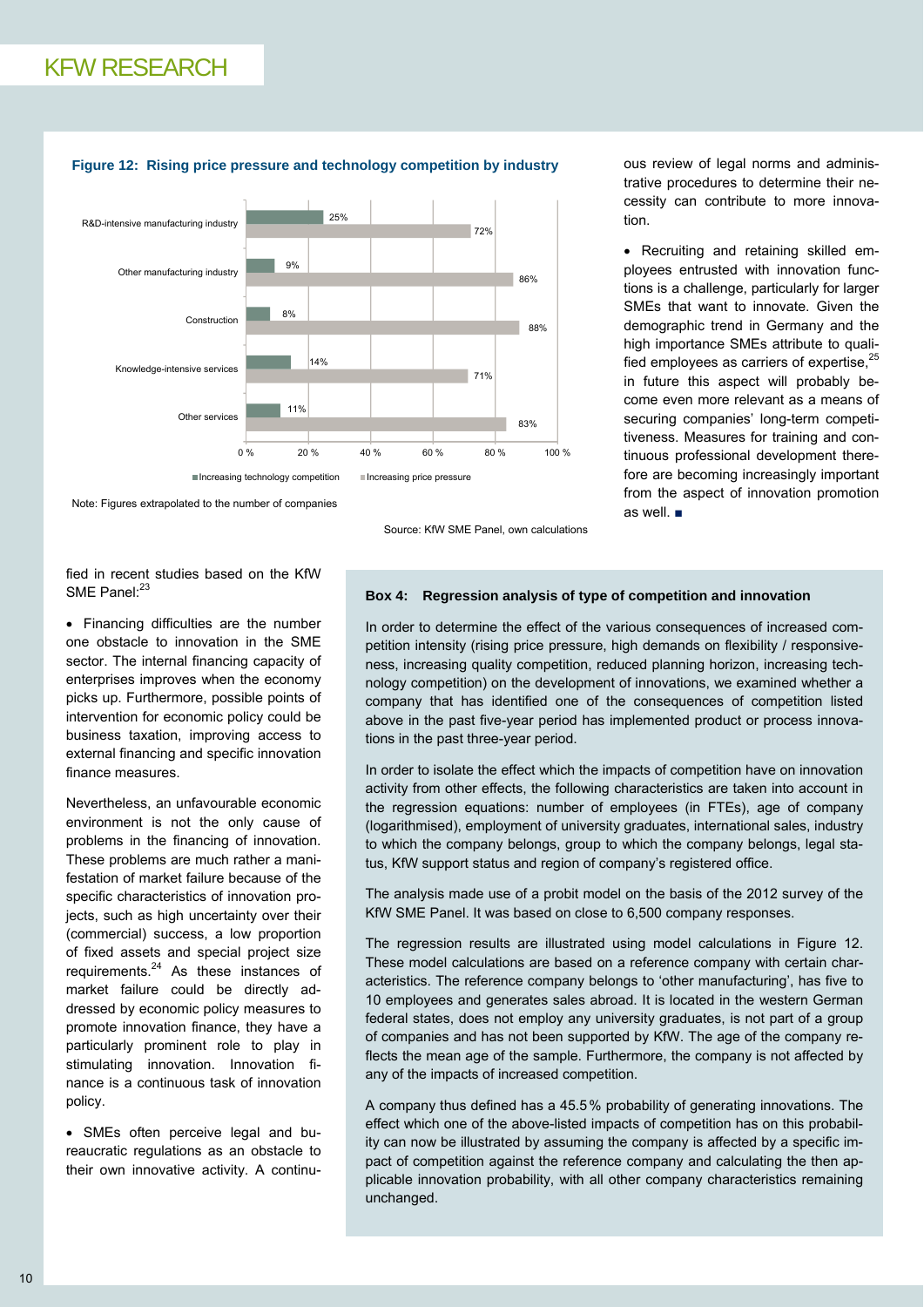# KfW Innovation Report SMEs 2014

# **The structure of innovative SMEs in 2013**

The SME sector covers all enterprises in Germany whose annual turnover does not exceed EUR 500 million. According to this definition, there are around 3.61 million SMEs in Germany today. Of these, 1.01 million are innovators.

The majority of innovative SMEs are small enterprises. The majority of innovative SMEs (763,000 enterprises, or 76%) have fewer than five employees. This high proportion of small innovative SMEs is due to the overall structure of small and medium-sized enterprises, as 86% of all SMEs have fewer than five employees. The manufacturing industry accounts for 10% of innovators while the service sector represents 83%.

Seventy-one per cent of innovative SMEs do not conduct any R&D of their own. Only 17% of innovators conduct research continuously while 12% undertook some R&D activities in the past three years.



Note: Figures extrapolated to the number of companies

Source: KfW SME Panel, own calculations





Note: Figures extrapolated to the number of companies

Source: KfW SME Panel, own calculations





Note: Figures extrapolated to the number of companies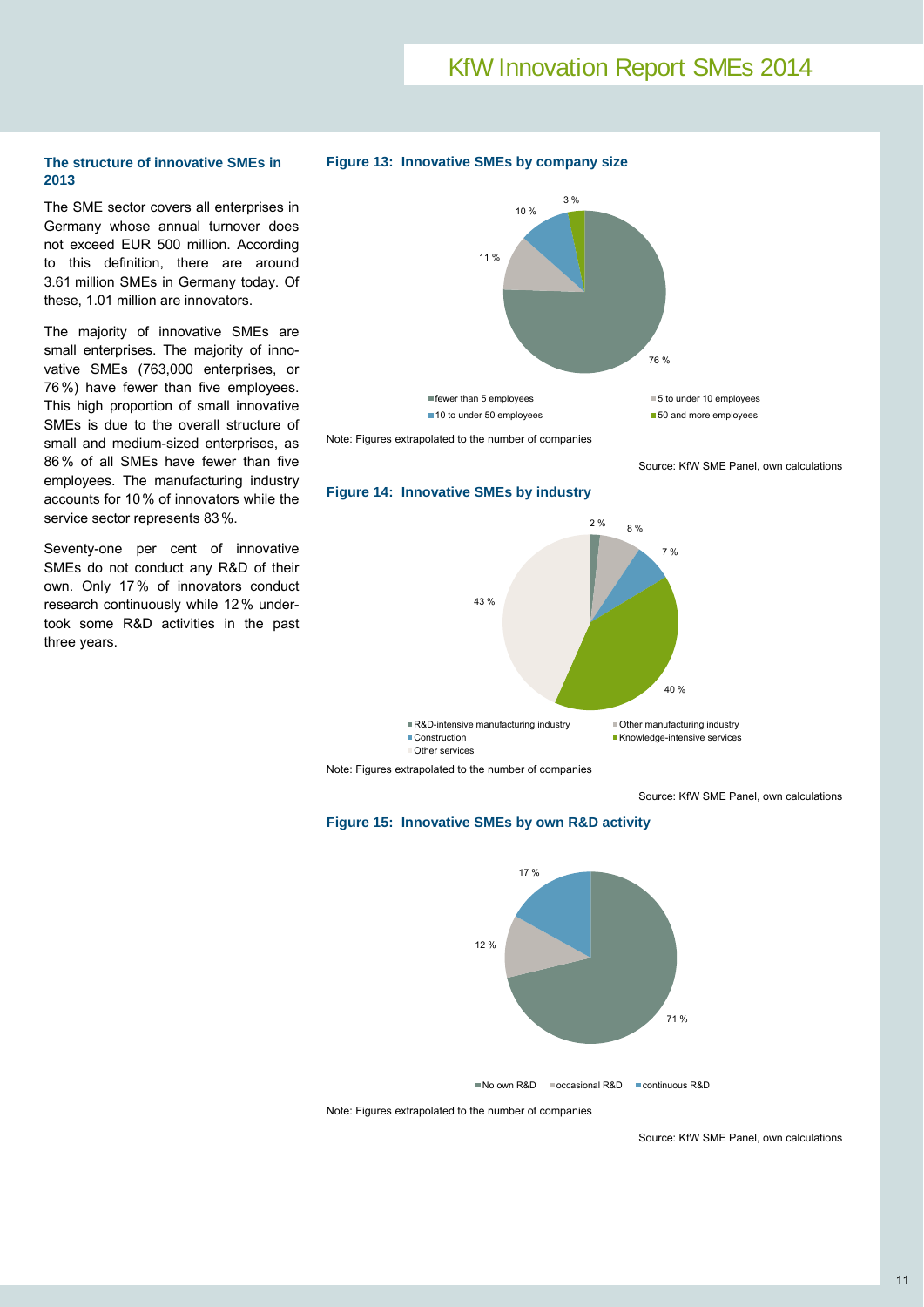The *KfW SME Panel* (KfW-Mittelstandspanel) has been conducted since 2003 as a postal tracking survey of small and medium-sized enterprises in Germany with annual turnovers of up to EUR 500 million.

With a database of up to 15,000 companies per year, the KfW SME Panel is the only representative survey of the German SME sector and thus the most important source of data on issues relevant to the SME sector. As it is representative of all SMEs of all sizes and across all industries in Germany, the KfW SME Panel offers the possibility to conduct *projections for microbusinesses with fewer than five employees as well*. A total of 10,515 SMEs took part in the recent wave.

The KfW SME Panel provides the basis for analyses of long-term structural developments in the SME sector. The KfW SME Panel gives a *representative picture* of the current situation and of the needs and plans of SMEs in Germany. It focuses on annually recurring information on companies' performance, investment activity and financing structure. This tool offers the unique opportunity to determine quantitative key figures for SMEs such as investment spending, demand for credit and equity ratios.

The KfW SME Panel covers a population consisting of all SMEs in Germany. This includes private-sector companies from all industries with annual turnovers of up to EUR 500 million. It does not include the public sector, banks and non-profit organisations. Currently there are no official statistics that adequately capture the number of small and medium-sized enterprises or the number of people they employ. The 2014 survey used the German Company Register (Unternehmensregister) and the official employment statistics (Erwerbstätigenrechnung) to determine the population of SMEs in 2013 and the population of SME employees in the same year.

The KfW SME Panel sample is designed in such a way that it can generate representative, reliable and very precise statements. The sample is split into four stratification groups: type of promotion received, industry to which the enterprise belongs, company size category by number of employees, and region. The results of the survey are weighted or extrapolated in order to be able to make inferences from the sample to the parent population. The four main stratification criteria are used to determine the extrapolation factors. These factors set the distribution of the net sample (in accordance with the four group characteristics) in relation to their distribution in the parent population. Overall, two extrapolation factors are determined: an unlinked factor for extrapolating qualitative parameters to the number of SMEs in Germany and a linked factor for extrapolating quantitative parameters to the number of employees in SMEs in Germany.

The survey is conducted by the market research division of GfK SE on behalf of KfW Bankengruppe. The project received expert advice from the Centre for European Economic Research (ZEW) in Mannheim. The main survey of the 12th wave of the KfW SME Panel was conducted in the period from  $1<sup>st</sup>$  February 2014 to 30<sup>th</sup> May 2014.

 

<sup>1</sup> Cf. Borger, K.; Lüdemann, E.; Zeuner, J. and V. Zimmermann (2013): Solving the demographic problem, KfW Economic Research. Focus on Economics, November 2013.

 $^2$  Cf. Huber, P. J. (1967): The behaviour of maximum likelihood estimates under non-standard conditions, Proceedings of the Fifth Berkeley Symposium on Mathematical Statistics and Probability 1: 221–233, and White, H. (1982), Maximum Likelihood Estimation of Misspecified Models, Econometrica 50: 1–25.

 $^3$  The identified differences in employment and turnover growth rates are within the margin of statistical uncertainty of the survey. A statistically significant higher turnover growth can be confirmed only for the knowledge-based service industries. Thus, an F-test conducted to determine if the underlying regression coefficients for knowledgebased and other services are equal rejects the corresponding null hypothesis  $[F(1, 8, 756) = 6.70]$ .

 $<sup>4</sup>$  I.e. the underlying regression coefficients proved to be statistically insignificant.</sup>

<sup>&</sup>lt;sup>5</sup> R&D-intensive manufacturing includes, for example, engineering or the production of office and data processing equipment. Knowledge-intensive sectors in the service industry include IT and information providers, architecture firms, consulting engineers, law firms, tax accountants and management consultants.

<sup>&</sup>lt;sup>6</sup> Particularly in market segments where it is difficult to protect innovations from imitation, e.g. because new products are quickly copied or the underlying technical knowledge is easily absorbed by outsiders, the level of innovation activity is then insufficient from a macroeconomic perspective. Therefore, providing adequate intellectual property rights (e.g. patents, utility models, copyrights) is a task of innovation policy. The aim of such policy is to enable the positive overall economic effects generated by the distribution of new developments in the economy to be realised without unduly reducing the incentive for companies to work on new developments themselves.

<sup>&</sup>lt;sup>7</sup> F-tests conducted to determine if the underlying regression coefficients for product imitations and market novelties are the same reject the corresponding null hypothesis that the coefficients are equal  $[F(1, 8.408) = 2.98$ ; employment growth:  $F(1, 8.819) = 5.46$ .

<sup>&</sup>lt;sup>8</sup> Cf. Zimmermann, V. (2013): Innovation und Beschäftigung. Die Beschäftigungswirkung verschiedener Arten von Innovationen in expandierenden und schrumpfenden mittelständischen Unternehmen *[Innovation and employment. The employment impact of different types of innovation in expanding and contracting small and mediumsized enterprises],* Journal of Business Economics, ZfB Special Issue 4/2013: 131–149.

<sup>9</sup> Cf. Zimmermann, V. (2012): Führen Innovationen im Mittelstand zu mehr Beschäftigung? *[Do innovations in SMEs lead to more employment?]* KfW Research Standpunkt No. 17, May 2012.

<sup>&</sup>lt;sup>10</sup> The KfW SME Panel captures the proportions of innovators for a three-year period using the method commonly applied across Europe. Initially the KfW SME Panel surveyed innovative activity only every two years.